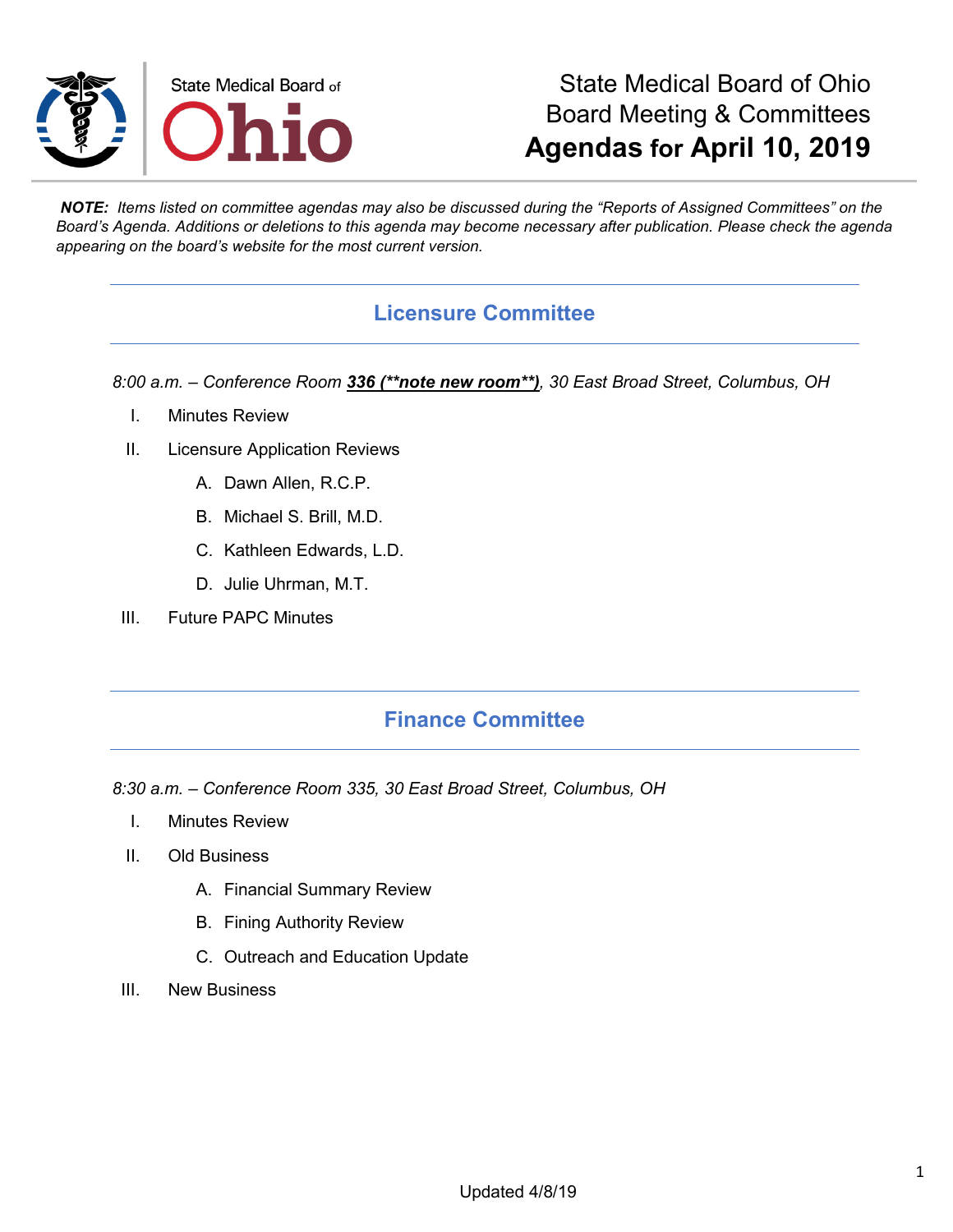

## **Policy Committee**

*9:15 a.m. – Conference Room 336, 30 East Broad Street, Columbus, OH*

- I. Minutes Review
- II. Legislative Update
- III. Rule Review Update
- IV. Respiratory Care Rule Updates
- V. Revisions to FAQ's on Prescribing to Patients Not Seen
- VI. Revisions to Rules on Criminal Records Checks
- VII. Revisions to Rules on Meeting Notices and Recordings
- VIII. Dietetics FAQ's and Guidelines C and D
- IX. Respiratory Care Professional FAQ's
- X. Physician Assistant Policy Committee Items
	- A. Rule Changes Under Senate Bill 259
	- B. Proposed Guidance Document for Physician Assistant Prescribing

## **Compliance Committee**

*Approximately 11:45 a.m. – 3rd Floor Hearing Room, 30 East Broad Street, Columbus, OH*

- I. Initial Probationary Appearances
	- A. Pradeep Mathur, M.D. (Poland, OH)

Dr. Mathur is making his initial appearance before the Committee pursuant to the terms of his January 9, 2019 Consent Agreement.

B. James E. Prommersberger, D.P.M. (Boardman, OH)

Dr. Prommersberger is making his initial appearance before the Committee pursuant to the terms of the Board's Order of December 12, 2018.

- II. Approval of Reports of Conferences
- III. Board-Approved Treatment Provider Applications (none)
- IV. Minutes Review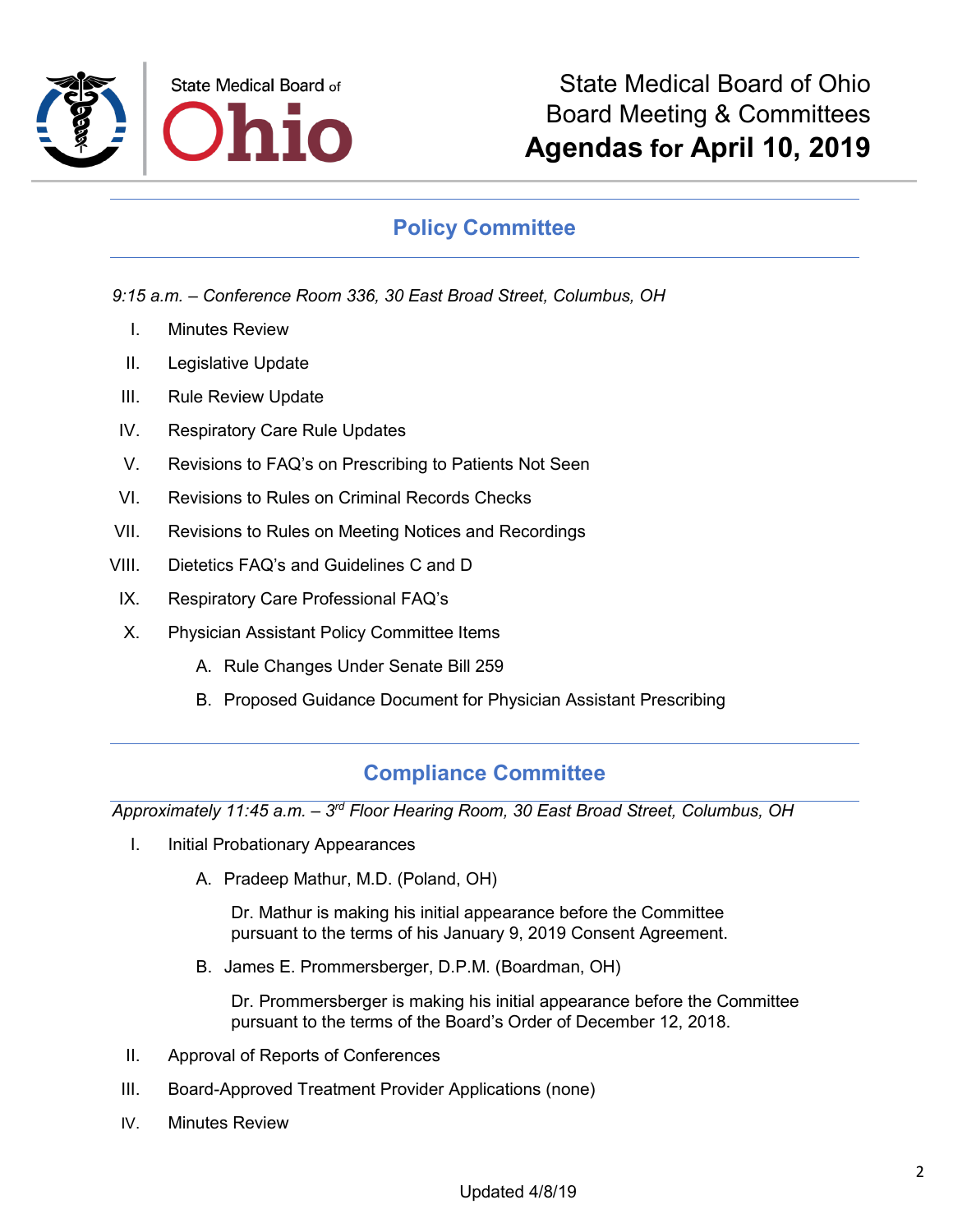

# State Medical Board of Ohio Board Meeting & Committees **Agendas for April 10, 2019**

*NOTE: Additions to this agenda may become necessary. Please check the agenda appearing on the Board's website for the most current version. Agenda items may be discussed out of order, at the discretion of the Board President.*

# **Board Meeting**

*10:00 a.m., 3rd Floor Hearing Room, 30 East Broad Street, Columbus, OH*

- I. ROLL CALL
- II. MINUTES REVIEW
	- A. February 13, 2019 Board Meeting Minutes
- III. APPLICANTS FOR LICENSURE
	- A. Physicians
	- B. Allied Professionals
	- C. Certificate to Recommend Medical Marijuana
- IV. LICENSURE COMMITTEE REPORT
	- A. Licensure Application Reviews
		- 1. Dawn Allen, R.C.P.
		- 2. Michael S. Brill, M.D.
		- 3. Kathleen Edwards, L.D.
		- 4. Julie Uhrman, M.T.
	- B. Future PAPC Minutes
- V. PROPOSED FINDINGS AND PROPOSED ORDERS
	- A. Rodney M. Curtis, M.D. (Wheeling, WV)
	- B. Tammy M. Reed, D.O. (Bolivia, NC)
- VI. EXECUTIVE SESSION I
- VII. SETTLEMENT AGREEMENTS
- VIII. NOTICES OF OPPORTUNITY FOR HEARING, ORDERS OF SUMMARY SUSPENSION, ORDERS OF IMMEDIATE SUSPENSION, AND ORDERS OF AUTOMATIC SUSPENSION
- IX. EXECUTIVE SESSION II
- X. RULES & POLICIES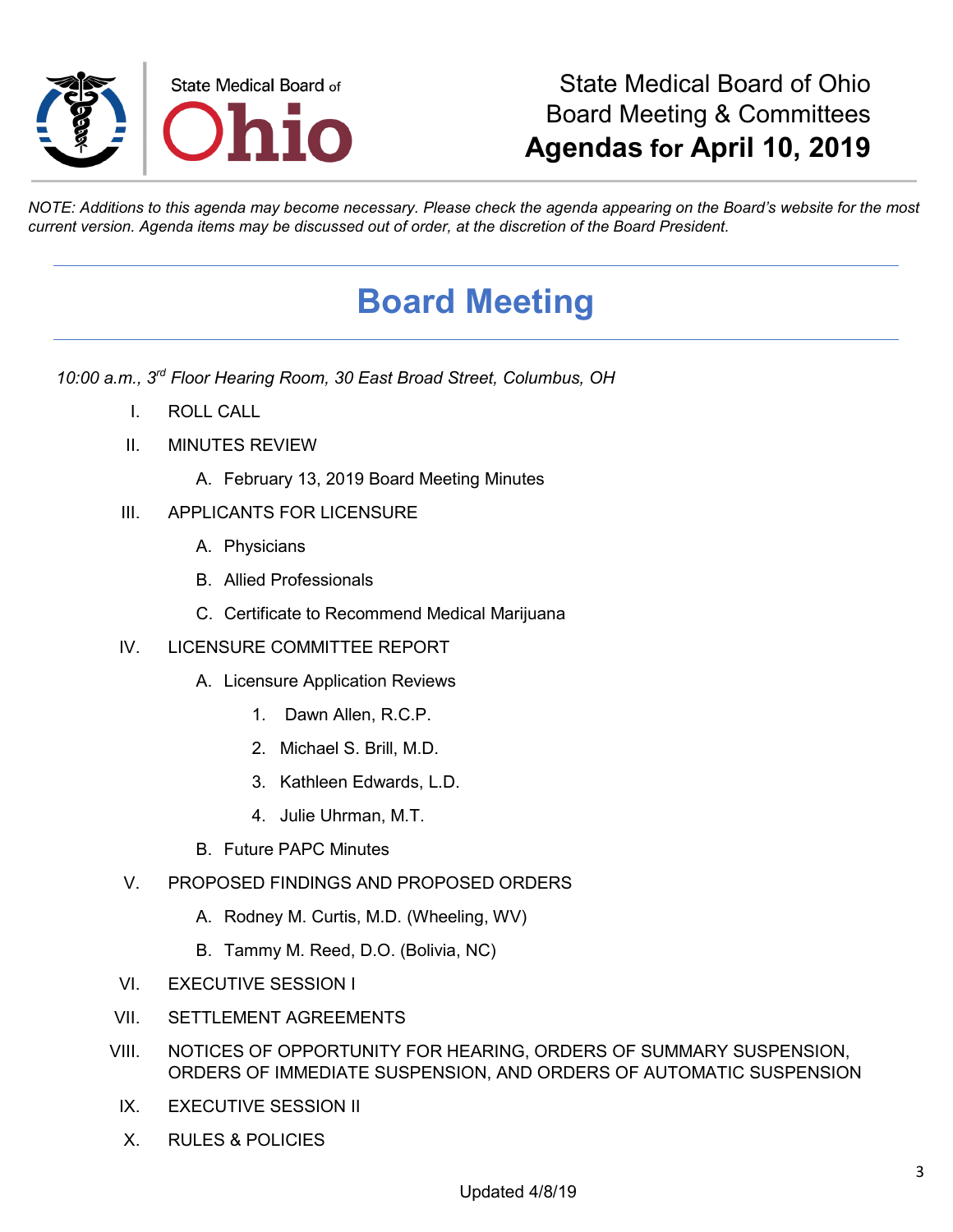

- A. Adoption of MAT Rules
- B. Adoption of Genetic Counselor Rules
- XI. OPERATIONS REPORT
- XII. SELECTION OF NEW MEMBERS FOR RESPIRATORY CARE ADVISORY COUNCIL
- XIII. SELECTION OF NEW MEMBER FOR DIETETICS ADVISORY COUNCIL
- XIV. REPORTS BY ASSIGNED COMMITTEES
	- A. Finance Committee Report
		- 1. Financial Review
		- 2. Outreach & Education Update
		- 3. New Business
	- B. Policy Committee Report
		- 1. Legislative Update
		- 2. Rule Review Update
		- 3. Updates on Respiratory Care Rules
		- 4. Revisions to FAQ's on Prescribing to Patients not Seen
		- 5. Revisions to Rules on Criminal Record Checks
		- 6. Revisions to Rules on Meeting Notices and Recordings
		- 7. Dietetics FAQ's and Guidelines C and D
		- 8. Respiratory Care Professional FAQ's
		- 9. Proposed Guidance Document for Physician Assistant Prescribing
	- C. Compliance Committee Report
		- 1. Treatment Provider Applications
	- D. Dietetics Advisory Council Report

#### XV. PROBATIONARY REQUESTS

- A. Michael H. Anikeev, M.D. (Canal Winchester, OH)
- B. Michael T. Bangert, M.D. (Jacksonville, FL)
- C. John R. Capurro, M.D. (Cincinnati, OH)
- D. Gregory G. Duma, M.D. (Mason, OH)
- E. Pankaj Gupta, M.D. (Cleveland, OH)